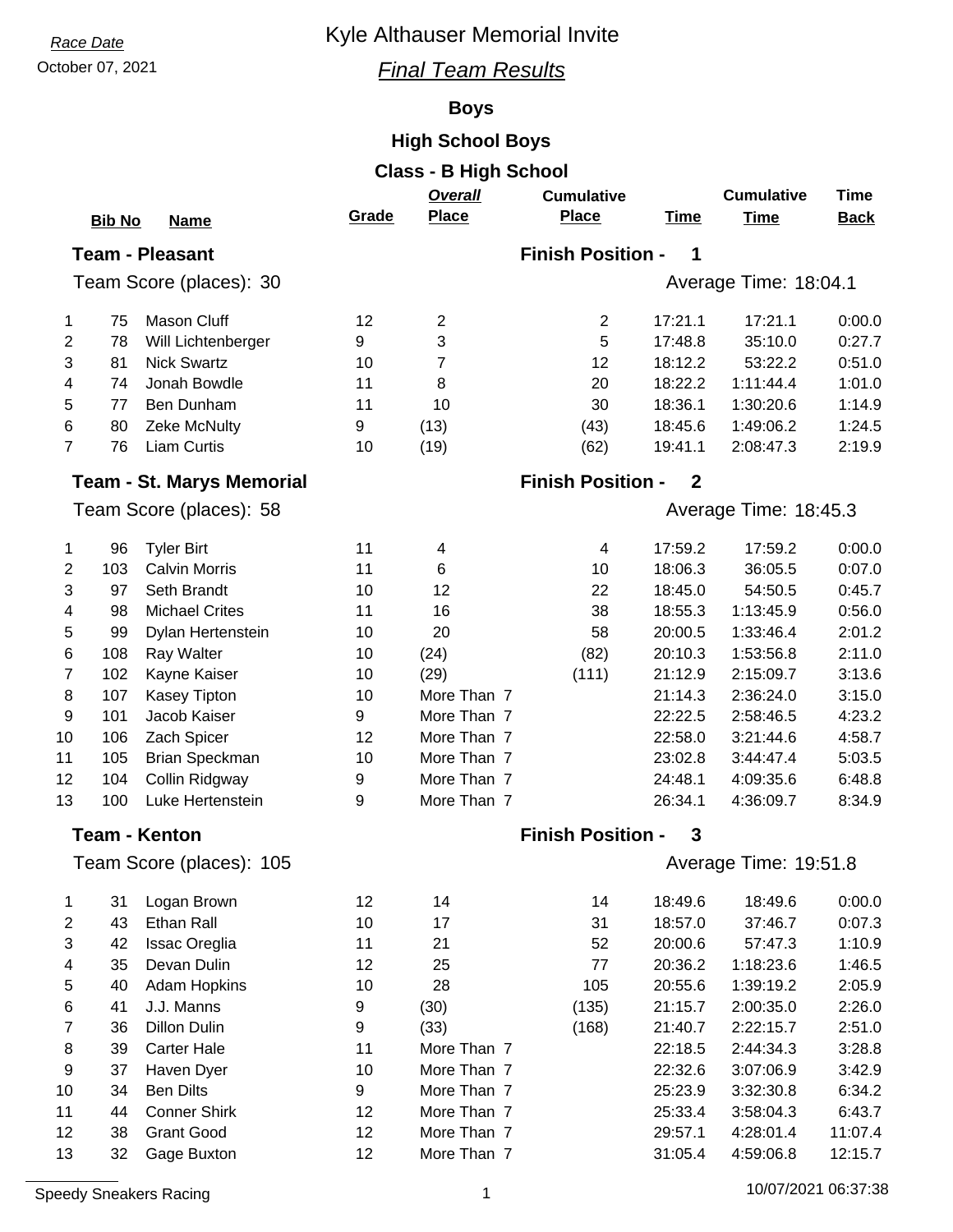# **Race Date Race Date Race Date Race Date Race Date Race Date Race Date Race 2013**

## October 07, 2021 *Final Team Results*

## **Boys**

# **High School Boys**

| <b>Class - B High School</b> |                           |                                  |       |                                              |                               |             |                       |             |  |  |
|------------------------------|---------------------------|----------------------------------|-------|----------------------------------------------|-------------------------------|-------------|-----------------------|-------------|--|--|
|                              |                           |                                  |       | Overall                                      | <b>Cumulative</b>             |             | <b>Cumulative</b>     | <b>Time</b> |  |  |
|                              | <b>Bib No</b>             | <b>Name</b>                      | Grade | <b>Place</b>                                 | <b>Place</b>                  | <b>Time</b> | <b>Time</b>           | <b>Back</b> |  |  |
|                              | <b>Team - Allen East</b>  |                                  |       | <b>Finish Position -</b><br>$\boldsymbol{4}$ |                               |             |                       |             |  |  |
|                              |                           | Team Score (places): 105         |       |                                              | Average Time: 19:54.3         |             |                       |             |  |  |
|                              |                           |                                  |       |                                              |                               |             |                       |             |  |  |
| 1                            | 11                        | <b>Hunter Sidle</b>              | 12    | 1                                            | 1                             | 17:00.5     | 17:00.5               | 0:00.0      |  |  |
| 2                            | 7                         | Mason Hutchinson                 | 12    | 15                                           | 16                            | 18:52.3     | 35:52.8               | 1:51.8      |  |  |
| 3                            | 5                         | <b>Ethan Garver</b>              | 12    | 26                                           | 42                            | 20:37.9     | 56:30.8               | 3:37.4      |  |  |
| 4                            | 6                         | Ezra Garver                      | 12    | 31                                           | 73                            | 21:21.5     | 1:17:52.3             | 4:21.0      |  |  |
| 5                            | 9                         | <b>Gavin Miller</b>              | 12    | 32                                           | 105                           | 21:39.5     | 1:39:31.9             | 4:39.0      |  |  |
| 6                            | 8                         | Ethan Kahle                      | 12    | (37)                                         | (142)                         | 22:55.5     | 2:02:27.4             | 5:55.0      |  |  |
| $\overline{7}$               | 10                        | <b>Tanner Paxson</b>             | 9     | (38)                                         | (180)                         | 23:01.5     | 2:25:28.9             | 6:01.0      |  |  |
|                              |                           | <b>Team - Hardin Northern</b>    |       |                                              | <b>Finish Position -</b><br>5 |             |                       |             |  |  |
| Team Score (places): 110     |                           |                                  |       |                                              | Average Time: 20:30.3         |             |                       |             |  |  |
| 1                            | 23                        | Zeb Wilson                       | 11    | 9                                            | 9                             | 18:26.4     | 18:26.4               | 0:00.0      |  |  |
| 2                            | 19                        | Aiden Gatchel                    | 12    | 11                                           | 20                            | 18:37.0     | 37:03.4               | 0:10.6      |  |  |
| 3                            | 21                        | <b>Andrew Sutton</b>             | 9     | 23                                           | 43                            | 20:05.2     | 57:08.7               | 1:38.8      |  |  |
| 4                            | 17                        | Jacob Diller                     | 12    | 27                                           | 70                            | 20:50.3     | 1:17:59.0             | 2:23.9      |  |  |
| 5                            | 18                        | Jonah Diller                     | 12    | 40                                           | 110                           | 24:32.6     | 1:42:31.6             | 6:06.2      |  |  |
| 6                            | 24                        | Carl Woodruff                    | 10    | (41)                                         | (151)                         | 24:44.0     | 2:07:15.6             | 6:17.6      |  |  |
| $\overline{7}$               | 22                        | Leif Trachsel                    | 11    | (43)                                         | (194)                         | 25:14.8     | 2:32:30.5             | 6:48.4      |  |  |
|                              |                           | <b>Team - Waynesfield-Goshen</b> |       |                                              | <b>Finish Position -</b>      | 6           |                       |             |  |  |
|                              |                           |                                  |       |                                              |                               |             |                       |             |  |  |
|                              |                           | Team Score (places): 114         |       |                                              | Average Time: 20:19.4         |             |                       |             |  |  |
| 1                            | 126                       | Alec Spangler                    | 12    | 5                                            | 5                             | 18:05.5     | 18:05.5               | 0:00.0      |  |  |
| 2                            | 121                       | <b>Brody Barrington</b>          | 11    | 18                                           | 23                            | 19:28.4     | 37:34.0               | 1:22.8      |  |  |
| 3                            | 127                       | Cole Steinke                     | 12    | 22                                           | 45                            | 20:00.7     | 57:34.7               | 1:55.1      |  |  |
| 4                            | 128                       | Levi Zechman                     | 11    | 34                                           | 79                            | 21:50.0     | 1:19:24.7             | 3:44.4      |  |  |
| 5                            | 122                       | Joey Brodman                     | 12    | 35                                           | 114                           | 22:12.2     | 1:41:37.0             | 4:06.6      |  |  |
| 6                            | 125                       | <b>Brandon Saam</b>              | 10    | (36)                                         | (150)                         | 22:37.7     | 2:04:14.7             | 4:32.1      |  |  |
| 7                            | 124                       | Adam Messer                      | 11    | (46)                                         | (196)                         | 27:40.3     | 2:31:55.1             | 9:34.8      |  |  |
| 8                            | 123                       | Dawson Kelly                     | 9     | More Than 7                                  |                               | 36:03.4     | 3:07:58.6             | 17:57.9     |  |  |
|                              | <b>Team - Lima Senior</b> |                                  |       | <b>Finish Position -</b><br>7                |                               |             |                       |             |  |  |
| Team Score (places): 217     |                           |                                  |       |                                              |                               |             | Average Time: 25:54.9 |             |  |  |
| 1                            | 64                        | Gavin Lyons                      | 11    | 39                                           | 39                            | 24:08.8     | 24:08.8               | 0:00.0      |  |  |
| 2                            | 60                        | Zack Blyth                       | 11    | 42                                           | 81                            | 24:49.7     | 48:58.5               | 0:40.9      |  |  |
| 3                            | 59                        | Eliezer Bermudez Rivera          | 9     | 44                                           | 125                           | 25:27.1     | 1:14:25.7             | 1:18.3      |  |  |
| 4                            | 58                        | Landis Ball                      | 10    | 45                                           | 170                           | 26:22.6     | 1:40:48.3             | 2:13.8      |  |  |
| 5                            | 62                        | Camron King-Jackson              | 11    | 47                                           | 217                           | 28:46.5     | 2:09:34.9             | 4:37.7      |  |  |
| 6                            | 61                        | Shane Jones                      | 9     | (48)                                         | (265)                         | 29:02.0     | 2:38:36.9             | 4:53.2      |  |  |
| 7                            | 63                        | Malachi Ley                      | 9     | (49)                                         | (314)                         | 31:25.9     | 3:10:02.9             | 7:17.1      |  |  |
|                              |                           |                                  |       |                                              |                               |             |                       |             |  |  |